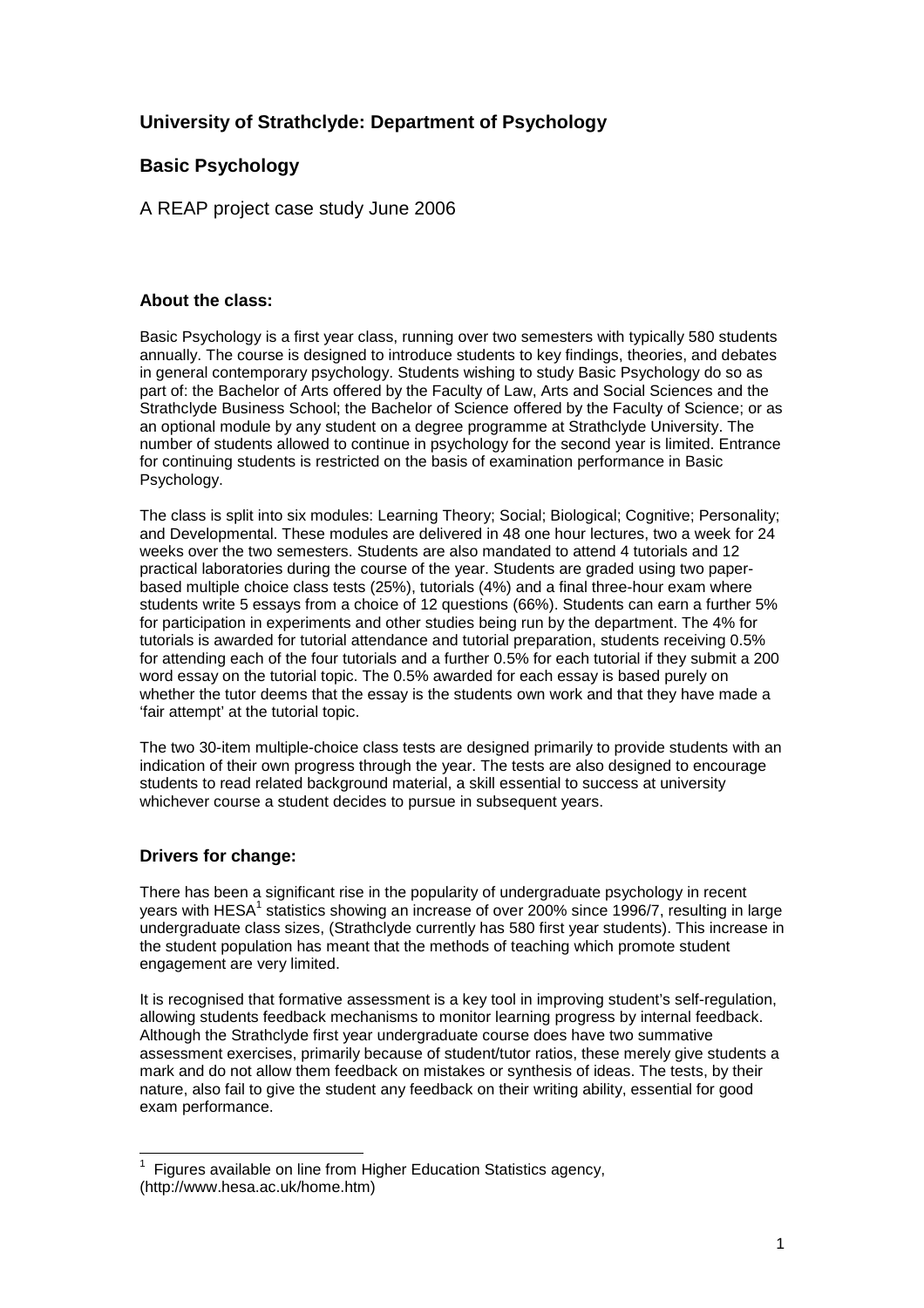Likewise, group work activities have been a traditionally valued method of collaborative interactive learning for psychology students. Students are currently signed up to four such sessions a year, but the logistics of running regular interactive groups in a traditional fashion is pragmatically impossible with such student numbers.

There was a realisation within the Department of Psychology that the increase in student numbers had promoted the "transmission of knowledge paradigm" as the primary mode of teaching, with much more material being presented in lectures than was ever being referred to by most students in their final exam answers. In essence it was felt that the class was being 'over-taught', most of the material being effectively lost on the majority of students, due to non engagement, and few opportunities for reflective and collaborative

In summary, the main drivers for change for Basic Psychology were to:

- improve the students' learning experience;
- improve the standard of entrant for the second year; and
- improve overall exam marks.

#### **Phase one pilot: January 2006 – June 2006**

For phase one of the pilot, students from the existing Basic Psychology class were invited to participate. Students were informed that full participation would result in them being awarded 5% towards their final mark. Seventy-eight students volunteered (15% of the class). Prior to the pilot commencing both the pilot group and the remaining cohort (control group) were required to fill-in two pre-test questionnaires. The questionnaires used were the Motivated Strategies for Learning Questionnaire (MSLQ) and a modified version of the standard Constructivist Learning Environment Survey (CLES). The MSLQ is widely used to look at individuals current motivational beliefs and self-regulated learning while the CLES explores how much the learner is an active conceptualiser within a socially interactive learning environment. For the purposes of the pilot the institutional virtual learning environment, WebCT, was used for the activities described in more detail below.

#### **Pilot tasks:**

Students were divided into groups, selected by the class leader, with a maximum of six students per group. There was then an initial induction task where students were asked to introduce themselves to each other within their groups via the online discussion board. The main academic task followed this and involved students being presented with three questions of increasing complexity in a specific topic area (e.g. human memory) over four weeks.

For the first question they were asked to post an individual 50 word response to a private submission area in WebCT, this response could not be seen by other students. Students were then directed to engage in an online discussion within their groups about their answer, students being instructed to debate/argue what they believed the correct answer to be.

For the second question they are asked to engage in an online discussion this time in their groups working towards an agreed 100 word response. This response was then submitted by one member of the group to a submission area in WebCT by a certain date.

For the third question they also engaged in online discussion again but the task required them to post a 300 word group response.

Before students engaged with the second and third questions they were directed to a model answer; they could also retrieve a model answer after the 300 word response.

Key features of this pilot are that the task questions are progressively more difficult, that responses move from an individual to a group response, that there is a model answer for comparison at each stage, and that the questions posed to students directly relate to what is being taught in class. Tutors did not provide any feedback neither did they moderate the discussion.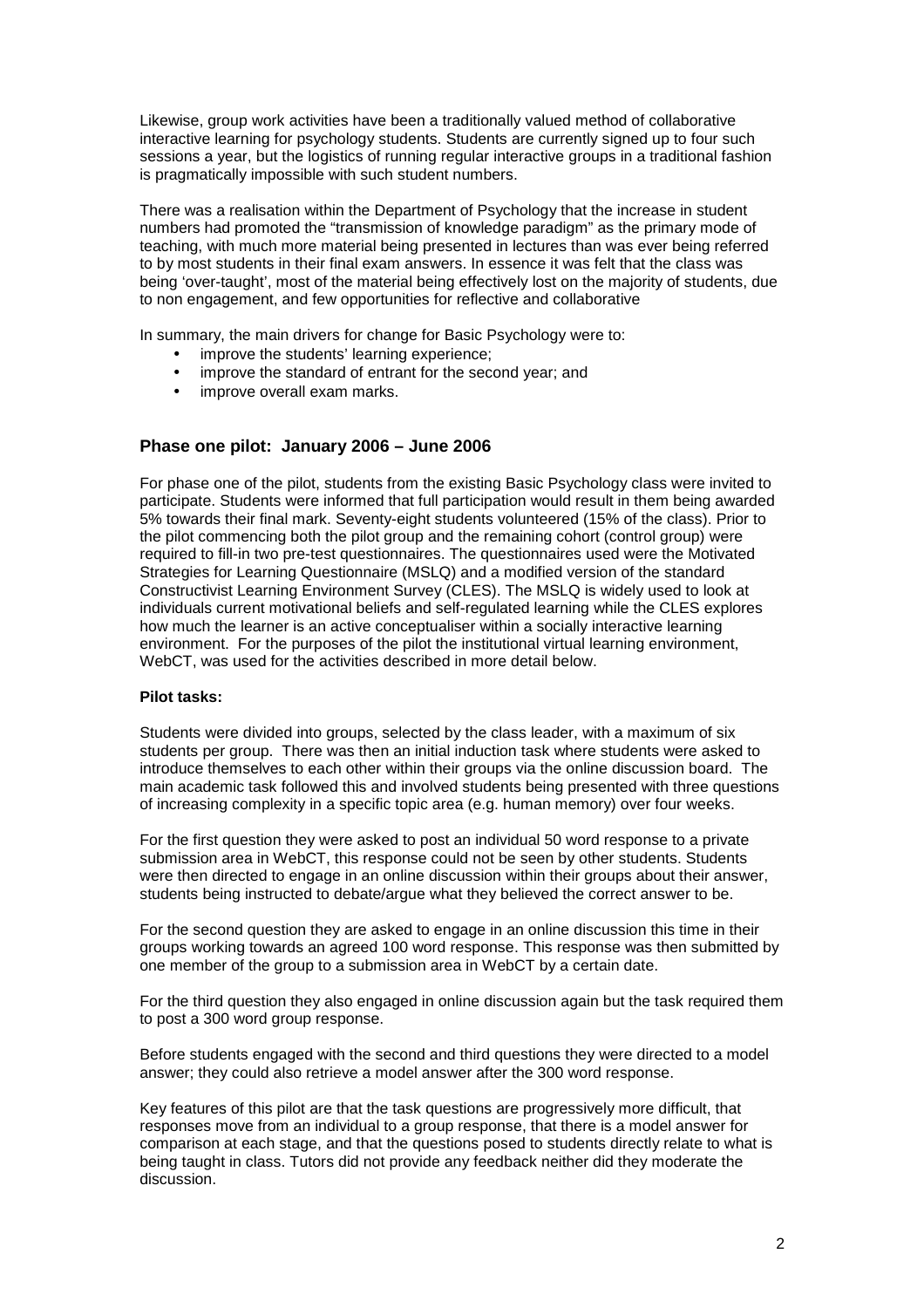#### **Evaluation Methodology:**

As identified above there are three key drivers for change: improving overall exam marks; improving the standard of entrant for the second year; and improving the students' learning experience. The first two of these drivers was monitored using hard data relating to exam and multiple-choice test results. The final driver, the student learning experience, was evaluated using a combination of tools outlined below:

- MSLQ and CLES questionnaires were filled in by the majority of students, both in the pilot group and the rest of the class. Upon completion of the pilot both of these groups were required to complete the questionnaires again for comparison to the pre-test results.
- Two student focus groups were also held to elicit students' views of the pilot. From these focus groups questions for a student survey were identified and a student questionnaire was circulated.

#### **Results:**

Quantitative findings from exam results and MSLQ and CLES surveys have yet to be established, but Preliminary findings from focus groups and questionnaires show that the students were positive about this learning experience. They reported that working collaboratively enhanced their understanding of the discussion topic (92%), with the combinations of the additional reading and collaborative discussions being key. Typical student comments were "we know everything there is to know about this topic now" and "I found it very beneficial, at the time… I did not realise how much I was learning…it was learning without thinking about what I was doing". It is notable that these comments, and many others made by the students, emphasised both the way the task enhanced their confidence and the perceived benefits in learning,

Another finding was that the early induction task where students introduced themselves appeared to help create more supportive social interaction, evidenced through the extensive use of the discussion board for social postings. In traditional settings, being part of a large first year class does not guarantee, and may even inhibit, the establishment of social contact with others.

#### **Benefits for students**

A key feature of this pilot has been that students were engaged in a series of tasks which were designed to progressively become more difficult (scaffolding). Furthermore, individual student responses are followed-up by structured peer discussions and exposure to 'model' answers, which not only act as feedback on performance but through the processes of internal reflection and recalibration following exposure to conflicting ideas improves task learning self-regulation.

In the full-scale redesign identified above students will further benefit from being engaged in regular study activities which directly relate to topics being taught in the lectures. The nature of these activities is repetitive in format but varied in goal allowing students to quickly develop an assessment strategy which allows them to focus on the learning goal.

#### **Benefits for staff**

The primary benefit to staff from this pilot has been the 'proof-of-concept'. Through this pilot staff have been given the opportunity to put forward a case to radically redesign Basic Psychology. This new version of the class - by reducing the number of lectures by 50% - will,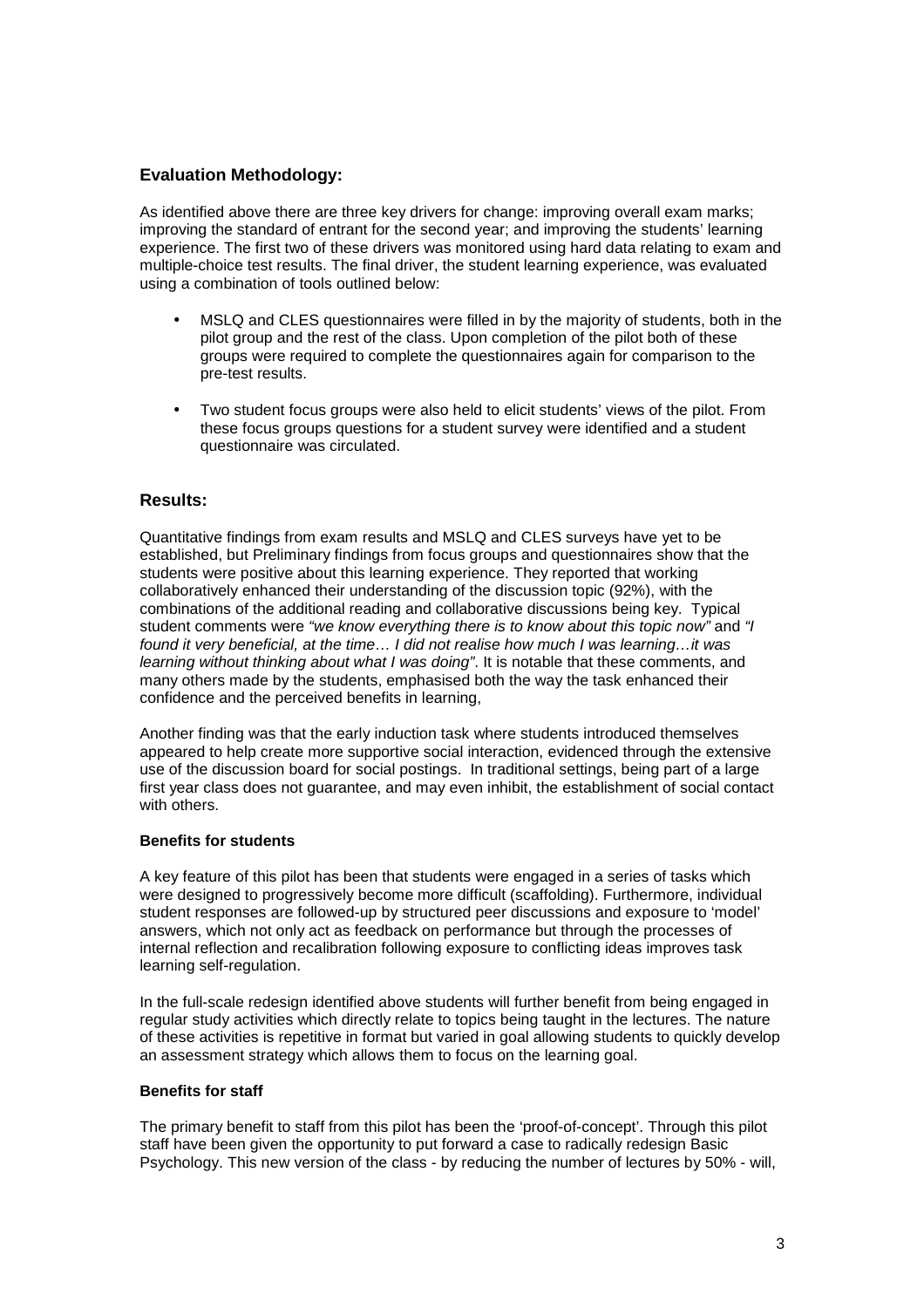in a relatively small department, free up substantial staff resources. This development is also importantly perceived not to damage the student learning experience but instead enhance it.

## **Critical success factors:**

The Psychology Department at Strathclyde has international recognition for its research into developmental and educational psychology and hosts the Centre for Research into Interactive Learning (CRIL). Consequently the development of Basic Psychology pilot has benefited from the active engagement from senior members of the Psychology Department who have been instrumental in the project conception and development providing the pedagogical underpinning which has made the project a success.

The participation of staff members represents a substantial commitment by the Department in terms of engagement and professional resource but a critical factor which has made the development of Basic Psychology possible is the employment of a dedicated Project Coordinator, made possible by funding through REAP. The Project Co-ordinator has been instrumental in turning the concept of developing an online formative assessment environment into reality. This has been achieved by gathering information on the potential software solutions before instigating the implementation of the pilot into the chosen platform. The Project Co-ordinator has then administered and monitored the pilot evaluating the effectiveness of the new online formative assessment.

### **Dissemination activities:**

The Department has already made several presentations of early results, primarily internally to other departments and the University of Strathclyde, but also externally to the wider academic community. In particular presentations have been made by Dr Jim Baxter to the Strathclyde Learning Enhancement Network and the Department of Psychology Teaching and Learning Committee. Early findings from the pilot have also been actively shared and disseminated through joint meetings with the Department of Psychology at the University of Glasgow and at REAP internal events.

Externally papers outlining the psychology pilot have been presented by Dr David Nicol at the QAA Integrative Assessment and First Year Experience Initiatives Joint Meeting and the CAA Conference in Loughborough. A paper detailing the results from the psychology pilot by Dr Jim Baxter and Dr Andy Tolmie is in production for publication in September 2006.

## **Future plans<sup>2</sup> :**

The findings from this pilot have given the Psychology Department the confidence to propose a radical redesign of Basic Psychology commencing in 2006/7. Building on the success of the phase one pilot it was proposed by Dr. Jim Baxter in his Report to the Psychology Teaching and Learning Committee April 2006 to abolish half of the lectures, replacing these with online collaborative guided learning exercises.

In this new format no significant changes will be made to the lecture content. Instead topics which would have been covered in the second lecture each week will be replaced by online exercises. These exercises will be supplemented with related notes and readings and are designed to encourage students to explore content which would have been presented in the replaced lecture.

For example, the basics of classical conditioning will be presented in the first full lecture. The basis for the follow-up exercise will be the content which would have been in the second lecture (i.e. defining effects such as discrimination, generalisation, temporal contiguity, and

<sup>&</sup>lt;u>2</u><br><sup>2</sup> Text for this section has been extracted from Dr. Jim Baxter - Report to the Psychology Teaching and Learning Committee April 2006